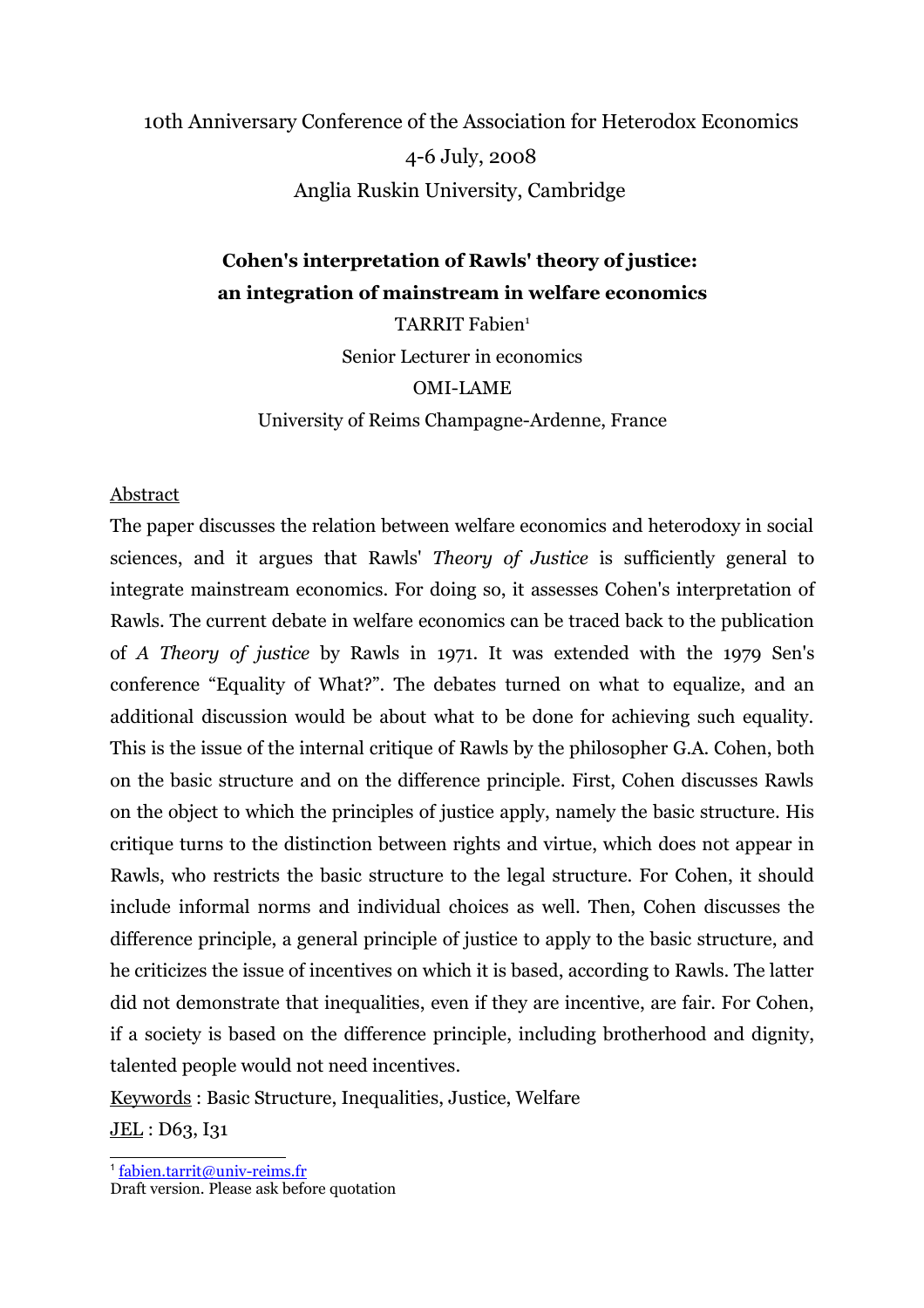During the period when Rational Choice Marxism developed and when Analytical Marxism became a school of thought, Cohen gave up historical materialism. He refuted it gradually, first in terms of logical consistency in the first half of the 1980s, and then in empirical terms, based on the transformation of the class structure, the dislocation of the USSR, or the environmental crisis. Then, he attempted to preserve Marx's theory with the help of the self-ownership concept in the second half of the 1980s, before giving up again, in the mid-1990s. Such a theoretical move led it to concentrate more and more his research towards Rawlsian and post-Rawlsian political philosophy.

His aim, at that stage, was not anymore to analyze and to criticize the working of the incumbent structure in order to display prospectives for the future, but rather to build normative theories in order to describe this working as it should be. Still, it is noteworthy that his approach enters the current evolutions in political philosophy. From a questioning on sovereignty, power, law, it gradually concentrated on an analysis of justice, freedom, community, which corresponds to Kantian philosophy. Old discussions are dealt with under a new perspective and, in any case, traditional categories are disrupted. For Cohen, such a preference is based on the denial of the relativist claim, traditionally assigned to the Marxists, that it is inconsistent to argue on what is a good or a just society, if the claim is made independently of its background.

The intellectual move taken by Cohen corresponds to a step back to a pre-Marxist type of socialism, which is comparable with utopian socialism. For Marx and Engels, the main feature of utopian socialism is its undialectical character. The utopian socialists, including Saint-Simon, Fourier, Owen, propose universal moral values, which are neither contextual nor historical. It denies that the reason which is accepted as rational by individuals at a given time is socially constructed. Therefore, utopian socialism corresponds to a kind of Kantian social critique, namely a pre-Hegelian one. Max Horkheimer [1973], who was part of the Frankfurt school, was criticizing Kant's theory for not accounting that men are constrained by the social organization of their interactions, and then for being imperialist.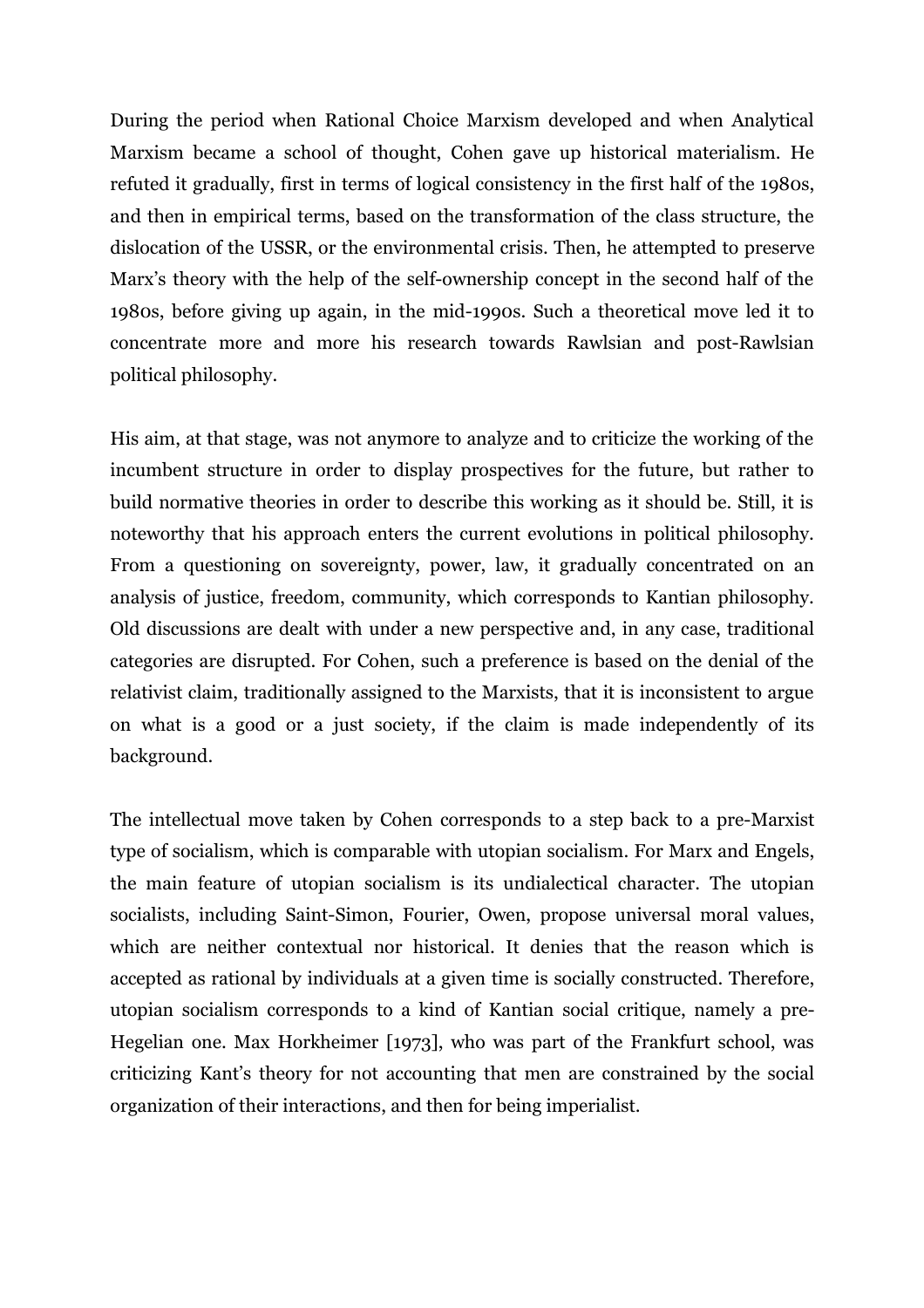The contemporary debate in political philosophy turns around several interpretations of justice, and the issue of the debate can be summarized with the following principles: to each according to his/her rights, to each according to what he/she deserves, to each according to what he/she needs. Cohen enters the debate with an original contribution, under the protection of Kant's theory. Together with logical problems that he assigned to Marx's theory, some empirical facts, including the supposed disintegration of the working class, led Cohen to assume that the aim of social transformation must rest upon normative foundations, within political philosophy. It is the reason why he redirected his research around Rawls's work.

*Having spent (what I hope wil turn out to be only) the first third of my academic career devoting myself to exploring the ground and character* [of historical materialism]*, I find myself, at the end of the (putative) second third of my career, engaged by philosophical questions about equality that I would earlier have thought do not require investigation, from a socialist point of view.* [1995a: p. 7]

From the early seventies to the first half of the eighties, he analyzed historical materialism, then until the mid-nineties, he worked on the concept of self-ownership, before specifically looking into normative political philosophy. In publishing *If You're an Egalitarian, How Come You're So Rich?* in 1999, Cohen became an important actor in the egalitarian debate in political philosophy, even if he started to grasp these issues as soon as the late eighties, and all along the nineties [1988-1989, 1989, 1990, 1992, 1994, 1995b, 1995c, 1997], and he posits himeslf as an internal critique of Rawls's philosophy. First, it seems that his approach applies the Kantian imperatives more systematically than Rawls does (1). Then, his critique to Rawls is more specifically based on the difference principle and on its counterpart on the incentives justification (2). Finally his critique moved him from a post-Rawlsien interpretation to a Christian one (3).

# **1. On the basic structure : institutions and personal choice, Cohen more Kantian than Rawls**

Without its Marxist foundation, Cohen's philosophy got directed to Kant's, besides Rawls's. The Rawlsian approach is based on a Kantian philosophy, in particular in resorting to categorical imperatives. The difference between the two turns on the basic structure and Cohen attempts to "rekantianize" Rawls in redefining it and in stressing the need for an egalitarian individual philosophy. However, it is only Kantian in a general and arbitrary meaning, and Cohen proposes an interpretation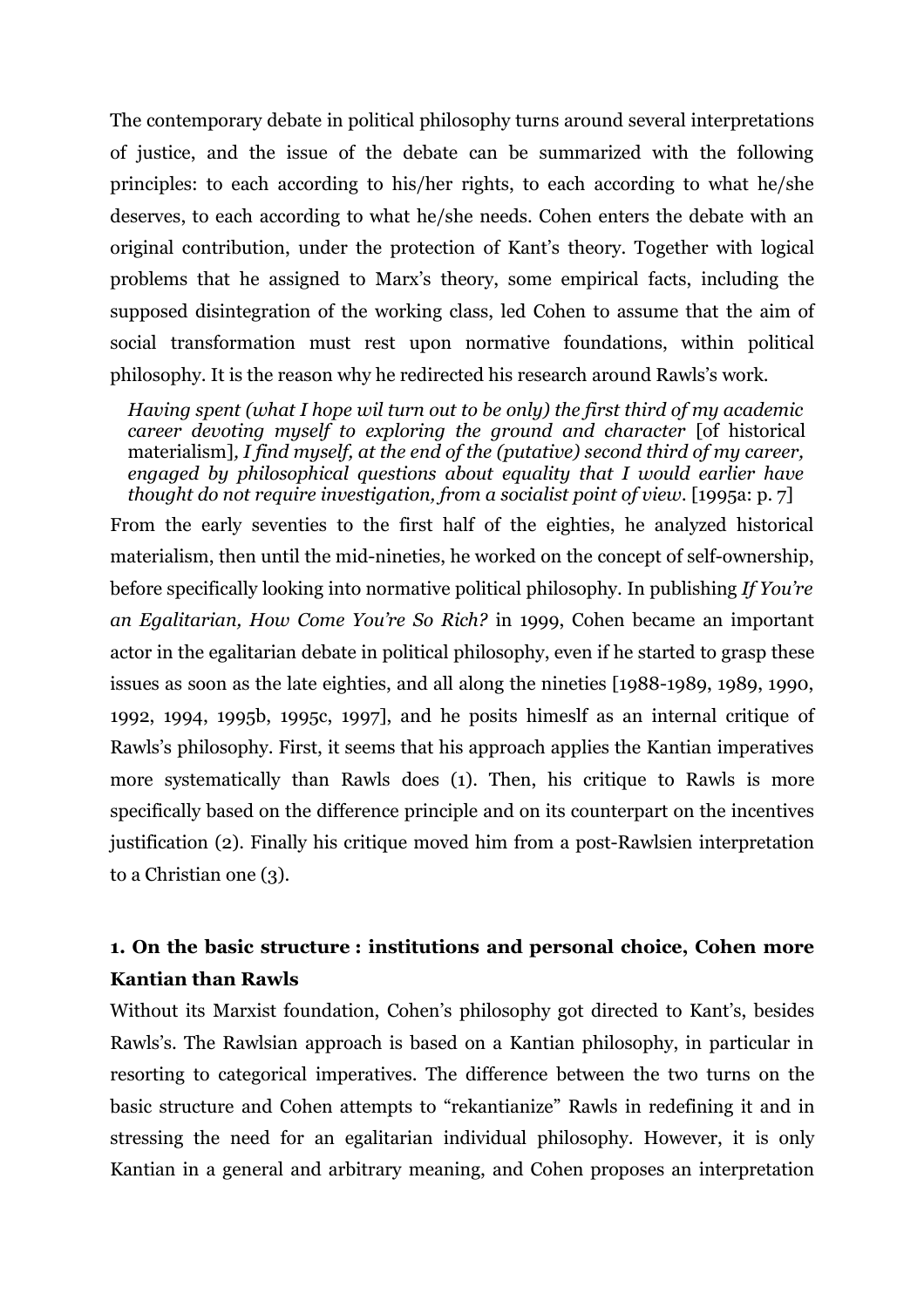which he takes as closer to Kant in detail. He claims that the difference principle must apply not only to rights but also to virtue (1.1), which leads to a critique of Rawls for being conservative (1.2).

# *1.1. Coercive structure, informal structure and action: Cohen's contribution on virtue*

A central point in the critique of Rawls by Cohen turns around the object to which the principles of justice must apply, namely the basic structure. Yet the distinction between right and virtue which is proposed by Kant does not appear in Rawls's. On that issue we will display two central features in his critique. On the one hand, the notion of basic structure raises practical issues, as far as the ambiguity of the concept is concerned (1.1.1). On the other hand, against Rawls's holism, Cohen gives a central role to the individual behaviours, even if he does not advocate methodological individualism(1.1.2).

# *1.1.1. The basic structure, an ambiguous notion*

Cohen displays some ambiguities on what are the elements which make up the basic structure. For Rawls, it consists of a set of institutions to which the principles of justice are supposed to apply. Cohen criticizes such a specification of the basic structure as inadequate; he claims that a theory of justice does not fit if it restricts it to the legislative structure in which people act, without taking their actions into account. For Rawls [1971], the aim on any social system is to achieve a just distribution, whatever the circumstances are. The objection of Cohen to Rawls is that he is founded on a purely coercive specification, and then a arbitrary one, of the basic struture. Cohen breaks down the social structure in a coercive structure and a non coercive structure, and more precisely he attributes four sets of elements to the basic structure: *"the coercive structure, other structures*[2](#page-3-0) *, the social ethos*[3](#page-3-1) *, and the choices of individuals"* [1997: 26] On the one hand, a coercive structure displays the limits beyond which the persons cannot act unless being legally sanctioned, and it lets people informed on the effects of what they do. On the other hand, a non coercive structure does not lead to any formal and legal ban, but it displays some informal

<span id="page-3-0"></span><sup>2</sup> They are the extra-legal structures.

<span id="page-3-1"></span><sup>3</sup> He defines the ethos of a society as *"the set of sentiments and attitudes in virtue of which its normal practices, and informal pressures, are what they are"* [1999: 145].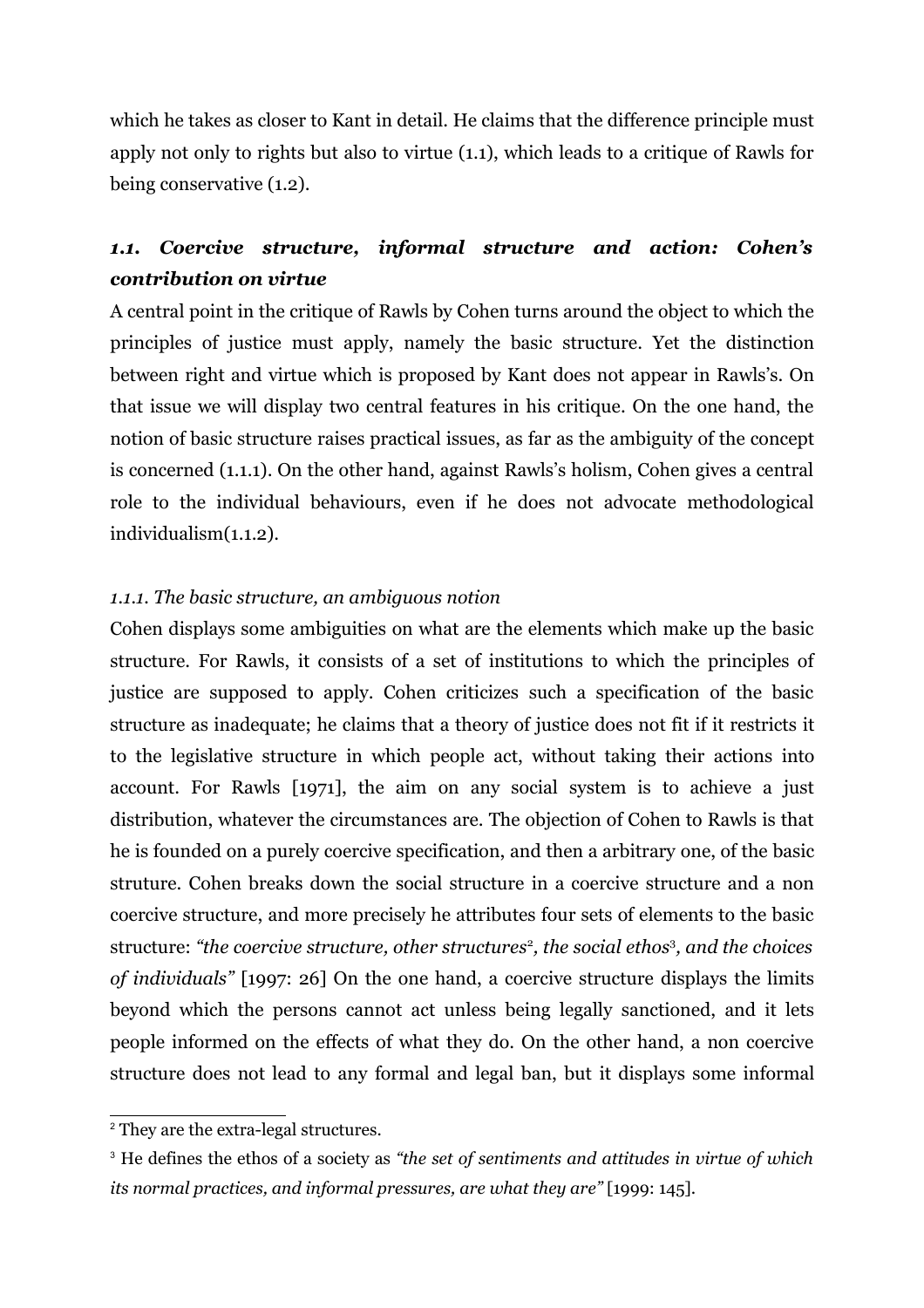things that correspond to a ban (critiques, disapprovals, lack of cooperation, violence...). The informal structure corresponds to the way the social relations are organized in terms on non legal interactions. It includes distinctions between social categories, sex, ethnic categorizations, differences in terms of status, and it determines specific patterns of social behaviour. It results from recurrent behaviours that are based on informal norms, rules and conventions, that are not implemented by state institutions, and it allows to distinguish accepted behaviours from deviant ones. It is an independent factor in the distribution of social costs and benefits.

### *1.1.2. Cohen beyond the structure*

Cohen stresses not only the coercive structure – both legal and informal – but also the individual behaviours and the personal choices within this structure. Therefore, the level of justice in a society is not only a function of its coercive structure, but also of personal choice of individuals within such rules, and a just society, in the sense of the difference principle, requires not only coercive rules, but also a personal ethos, that is a conception of justice, for individual choices<sup>[4](#page-4-0)</sup>. In the absence of such choices, that are supposedly based on the advocacy of a fairer distribution, inequalities that are unnecessary for improving the situation of the disadvantaged will persist, which contradicts the difference principle. Therefore justice requires an individual ethos beyond the obedience to rules and to norms, to coercive and informal structures, even if they are just. *"An ethos which informs choices within just rules is necessary in a society committed to the difference principle"* [Cohen, 1999: 132]. On that issue, in separating the personal choices and the legal structure<sup>[5](#page-4-1)</sup>, Cohen is more Kantian than Rawls, since Kant [1996] traces a distinction between law and morality.

On the one hand, Rawls resorts to Kantian-type categorical imperative, but it is not only an imperative in legal terms. On the other hand, it is also, for Cohen, an imperative in terms of virtue, insofar as individual actions, together with the informal structure of society, have, as they are defined, no legal framework. To include such behaviours within the basic structure corresponds to the claim that every individual

<span id="page-4-0"></span><sup>4</sup> A society which is founded exclusively on the coercive structure, in which the choice of individuals have no effect, is totalitarian.

<span id="page-4-1"></span><sup>5</sup> *"According to Kant, the same moral principles fit to both essential areas of human practice, virtue and law, but are differently applied"* [Höffe, 1988: 65, personal translation].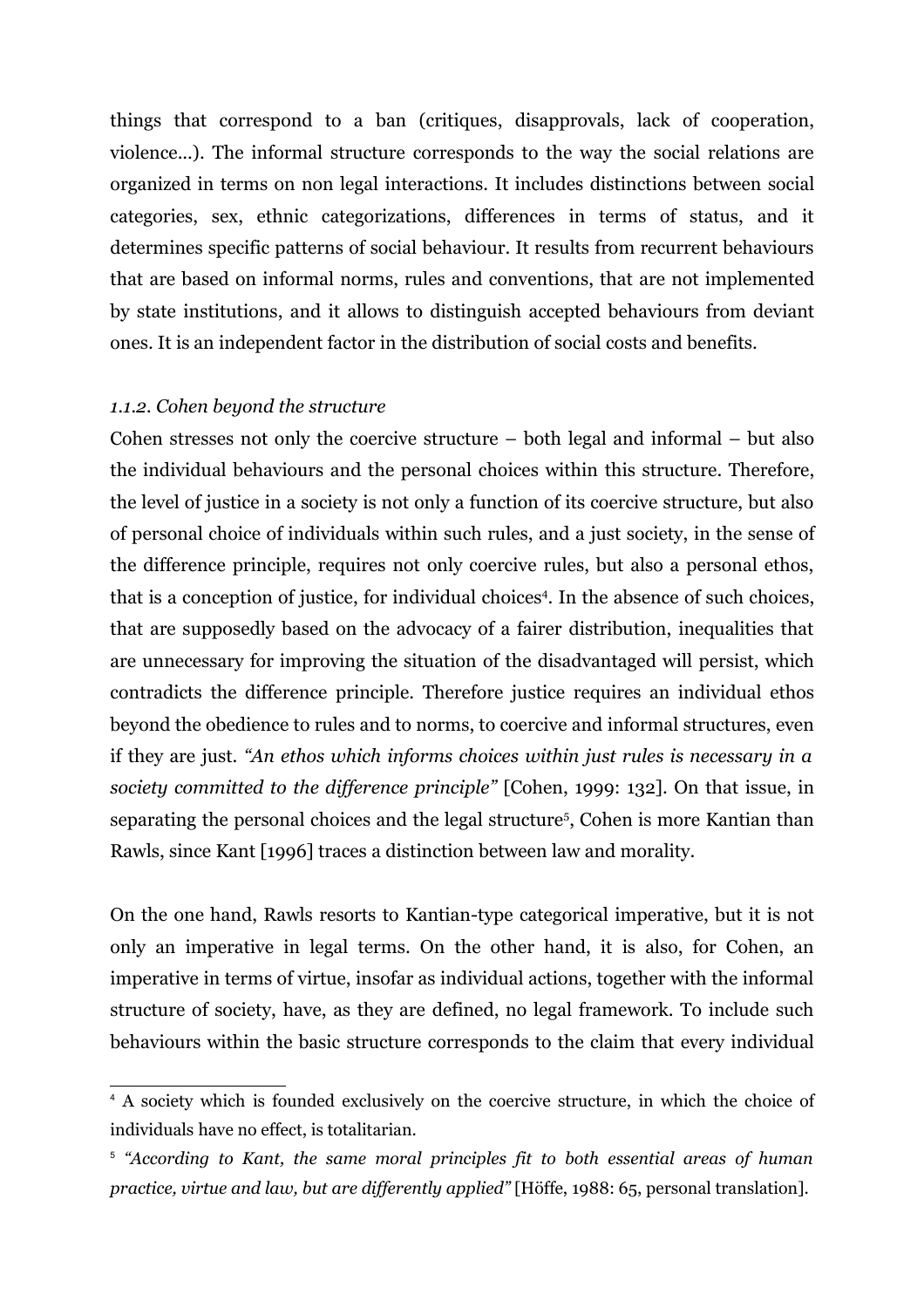behaviour can be submitted to judgments in terms of justice. Consider the following alternative: either Rawls restricts justice to the coercive legal order, or he admits that the principles of justice shall be applied to all social behaviours and to personal choices that are not determined by the law. In the first case, Rawls arbitrarily restricts its object study; in the second case, he fails in his attempt to restrict the justice to the structure. He judges the structure and not the actions. In any case, his interpretation equates the basic structure and the coercive legal structure. Yet Cohen charges Rawls for not being sufficiently precise on that point, in the sense that a narrow elaboration such it was presented previously is considered as arbitrary since effects on the individuals are not only exerted by the coercive legal structure. Then the principles should apply both to coercive– formal and informal – and non coercive orders, and to the individual choices and behaviours.

# *1.2. The basic structure objection: Rawls's conservatism*

The Rawlsian difference principle lays open a potential contradiction between the achievement of this principle and the behaviour of utility maximizing by rational individuals, since it might be the case that such maximizing individuals do not agree with the difference principle. Therefore this principle may not be strictly applicable to the basic structure of a society, institutionnally speaking. In Cohen's analysis, the individual wears a major role, even if he cannot be presented as methodological individualist (1.2.1). He inserts the individual in a larger issue around the culture of justice (1.2.2).

# *1.2.1. Cohen: the individual without methodological individualism*

What is personal is political: for Cohen, the personal choices for which law gives no information are crucial for social justice. In a just coercive structure, it might be the case that an injustice in distribution corresponds to personal choices, and it raises the issue of individual responsibility. As a result, Cohen proposes the assumption that the principles of justice must apply not only to coercive rules, but also to the individual choices that are not under legal constraint. Moreover, only choices that are voiced by people, whether they are individual or collective, may allow an evolution in the coercive legal structure. Thus Cohen charges Rawls for radical holism because he *"retreats to coercive structure"* [1997: 21], for conservatism, and *"the view that* [he]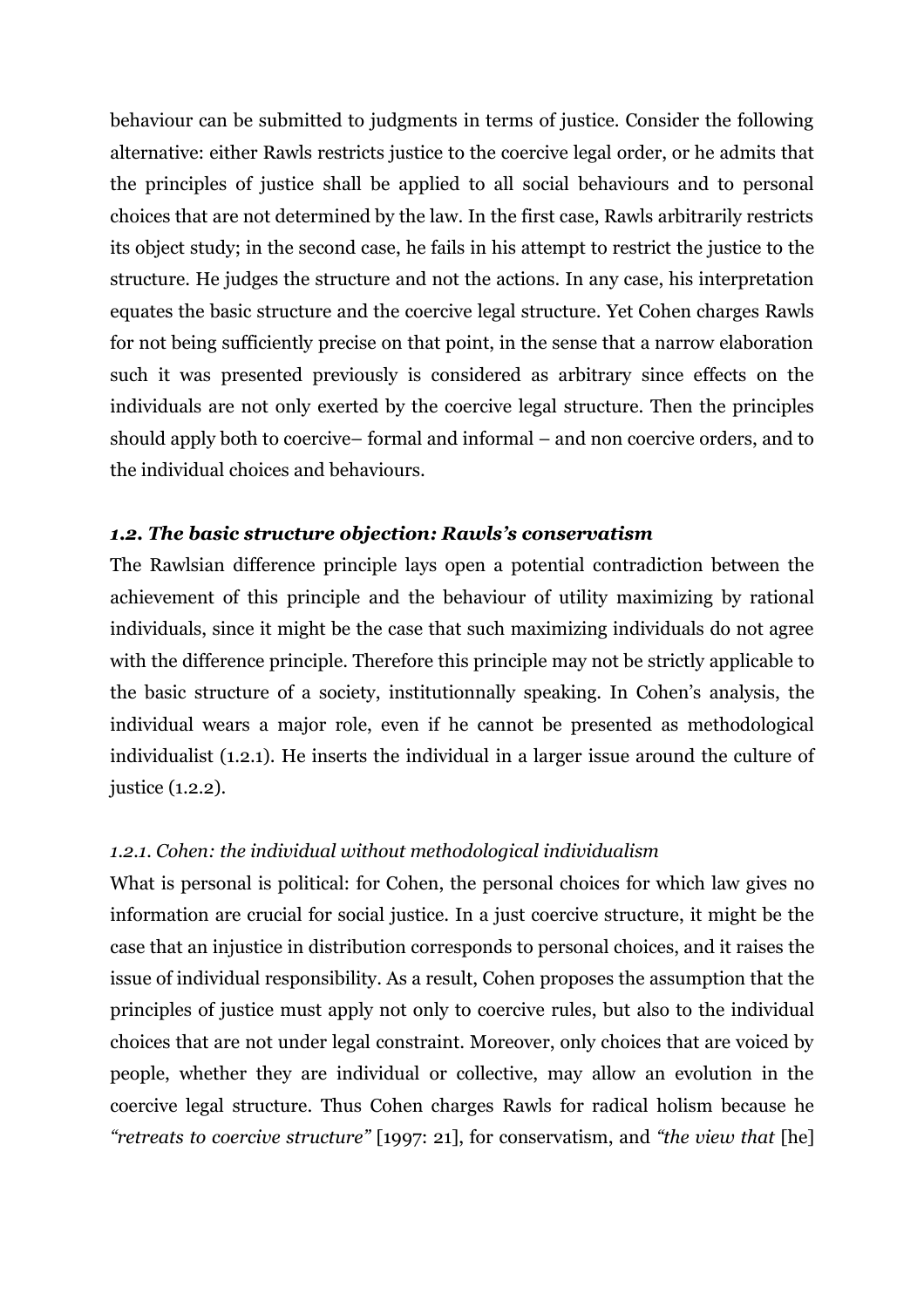*oppose*[s] *is the Rawlsian one that principles of justice apply only to what Rawls calls the 'basic structure' of society"* [1997: 4].

Then the choices of the persons become a consistent standard for judging if a society is just or not, and it is necessary to analyze which standards of judgment may be given to the individuals. On the one hand, it is not possible to generalise one's own philosophical posture, on the other hand, the possibility of passing judgments on individual actions is not straightforwardly a philosophical issue. However, stressing the responsibility of individuals does not necessarily correspond to the approval of an argument in terms of methodological individualism. It also may correspond to overtake the opposition between holism and individualism. Individual choices are inserted within a set of social practices and they can be judged as such; they are socially conditioned, so that it can be costly for an individual to deviate from the social norms. Thus, it does not make sense to analyse an individual behaviour or a social structure on an independent basis, and neither methodological individualism nor methodological holism are consistent as such. Individuals act according to what they judge to be their interest, under – legal and informal – constraints that are determined by a given social structure.

Now, it is noteworthy to keep in mind that Cohen proposes two meanings for the term *"Analytical"* in *"Analytical Marxism"*: a broad meaning, as opposed to *"dialectical"*, and a narrow sense, as opposed to *"holist"* [2000: xxii-xxiii]. In his debate with Elster in the early eighties<sup>[6](#page-6-0)</sup>, Cohen charged the latter for stressing too much that narrow analytical aspect. Two decades later, he had come closer with Elster, since he judges that *"a micro-analysis is always desirable and always* in principle *possible"* [2000: xxiii, stress in the original]. Yet, he does not straightforwardly advocate a methodological individualist approach. He is neither only concerned with the structure in which the choices are specified, whether it is coercive or informal, nor with a set of individual choices, but with the pattern of interactions between structure and choice, what he refers to as *"distributive justice"* [1997, p. 3]. His conclusion is that if they are analyzed independently from each other, structure and choice wear a secondary importance in the determination of distributive justice, if the circumstances which make the pattern divert through

<span id="page-6-0"></span><sup>6</sup> See Cohen 1982, Elster 1982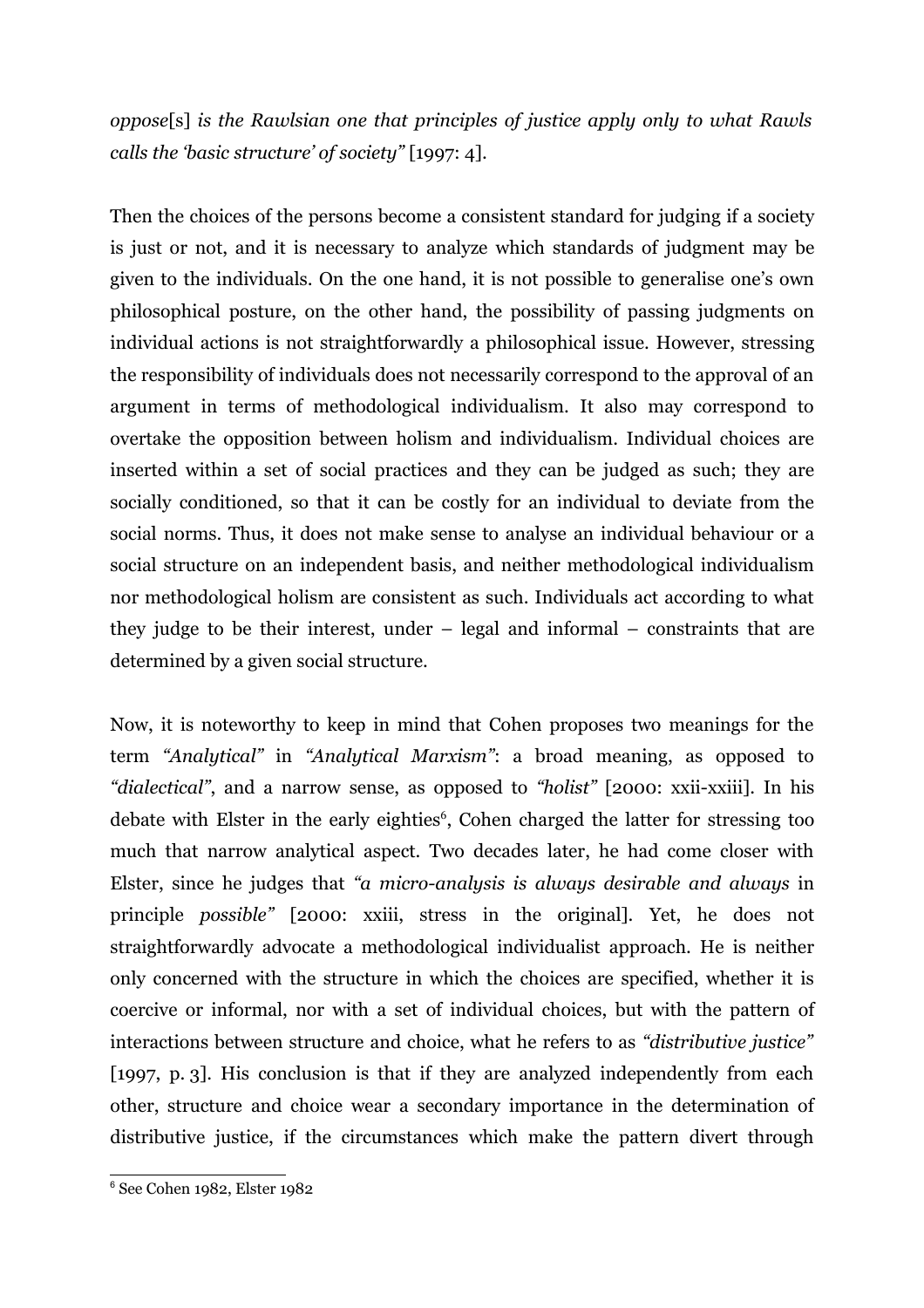chance are not taken into account. Now the point is restore the alternative between choice and chance.

#### *1.2.2. Basic structure and culture of justice*

Cohen admits that his mainstream Marxist background led him, when he was young, to despise any kind of advocacy or justification of the inqualities. He displays two kinds of defence: a "normative" defence which approves inequalities and considers them as just, and a "factual" defence which does not deny that inequalities are unjust but which claims that it is too costly to delete them. Now, entering a Rawlsian-kind structure, he claims that the principles of distributive justice must also apply to choice that are not under legal obligation. Then distributive justice is not only concerned with social rules, but it is also a question of attitude and of personal choice, and the justice of a society would not only depend on the coercive legal structure, but also on the individual choices that are made within that structure. The latter would then be led by a culture of justice that each individual would be endowed with, and without which inequalities that are harmful to the improvement of the disadvantaged would persist. He claims that such a culture is necessary for two reasons that are related, on the one hand, to the impossibility to implement egalitarian rules that can be confirmed and, on the other hand to the problems that would be raised if those rules should be followed at any price. It would be unplausible to limit the basic structure and the application of the principles of justice to the legal coercive structure; they also should apply, through an egalitarian ethos, to the choices and behaviours of individuals in that basic structure. The principles of justice should then correspond to the individuals' behaviours that are not legally constrained. Since it is not possible to apply the difference principle on an individual basis, they should be inspired by an egalitarian philosophy, for instance by the principle of difference, which corresponds to a generous behaviour from the richest to the poorest.

For Cohen any society should be endowed with a culture of justice in order to implement the difference principle, so that the most talented persons would not demand high wages. Then there must be a correspondence between personal ethos and informal structure. It is the reason why Cohen proposes a social ethos rather than an egalitarian one. However he assumes an explanatory primacy to the individual choices, in the sense that *"people do have choices: it is, indeed,* only *their choices*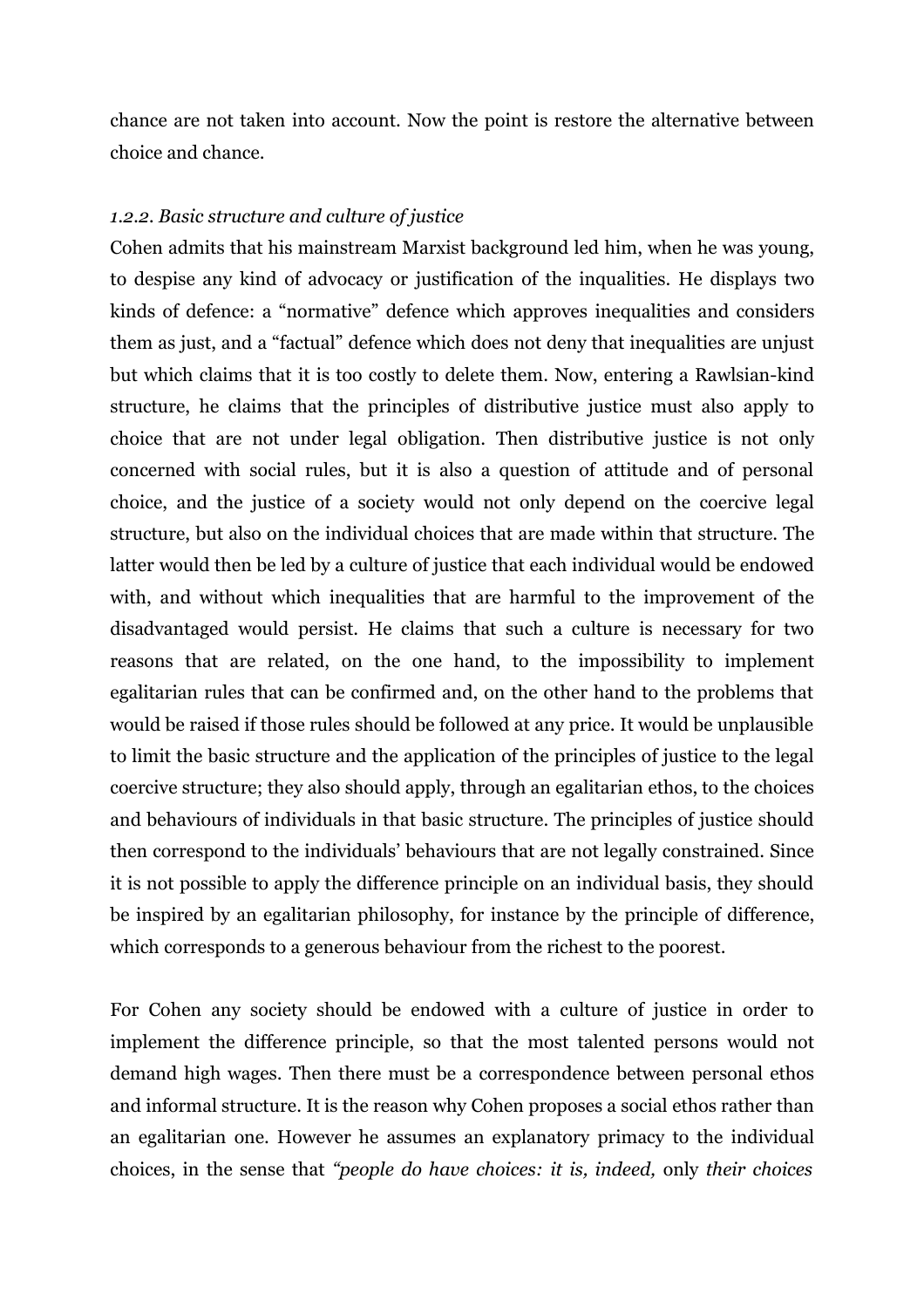*that reproduce social practices"* [1999: 143, stress in the original], and that only individual choices may modify the informal social structure, which is considered as given beforehand. This is the sense in which Cohen moves the political theory from an institutional approach based on the legal structure to an interactional approach based on behaviours, actions and interactions of individuals and groups of individuals. With such an interpretation, it cannot be the case that Rawls is more conservative than Cohen. In including virtue to the basic structure, Cohen broadens the Rawsian problematics to the individual, without defending an methodological individualist approach.

# **2. A critique of the difference principle and of the incentives justfication**

Another critique by Cohen is not related to the basic structure, but to the difference principle, namely a general principle of justice which is supposed to apply to the basic structure. The difference principle is based on an approval of the inequalities if they benefit the disadvantaged. Therefore, even if the egalitarian authors allow very few credit to the assumption that the inequalities can benefit the disadvantaged, they do not deny that they would accept them if it was the case, and Cohen *"*ha[s] *no quarrel with the principle itself but... in* [his] *view, there is hardly any serious inequality that satisfies the requirement set by the difference principle"* [1999: 124]. He elaborates a critique on the issue of the incentives which, for Rawls, justify some degree of inequality. Then the difference principle, together with the assumption of an incentive principle, advocates factually inequalities, and it wears some contradictions (2.1). Some ambiguities appear between the difference principle and the notion of solidarity which is supposed to be included within that principle (2.2).

# *2.1. An advocacy of inequalities on the name of incentives*

On the one hand, the egalitarians that we may call socialists wonder about equality in absolute terms, but not in relative terms. They are concerned with unnecessary misery, and equality would be desirable in the sense that it would improve the condition of the disadvantaged, and they have no consideration for the deterioration of the condition of the richest. On the other hand, the difference principle favours inequality insofar as it allows an improvement in the condition of the disadvanteged. He opposes then to a straightforward equality. Under circumstances where there are disadvantaged persons, an egalitarian could advocate the difference principle, since it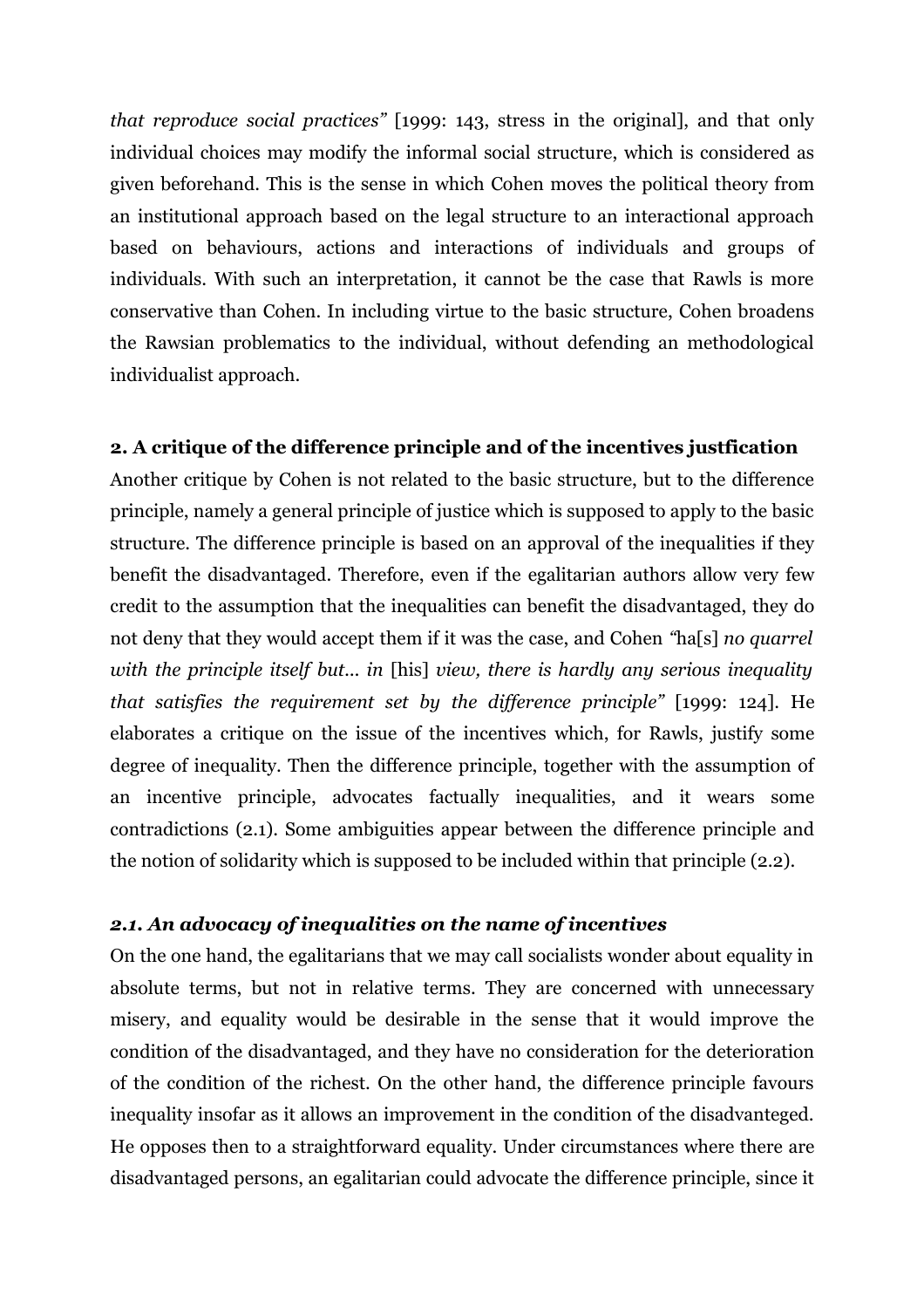could clear the social inequalities. Therefore, the notion of equality moved from a premise to a result. The difference principle raises various contradictions on that issue. Such an advocacy of inequalities is rather factual than normative (2.1.1) and Cohen judges that the principle has no substantial content that can have a concrete implementation (2.1.2).

#### *2.1.1. A factual defence of inequalities*

For Rawls, an inequality is justified when it improves the conditions of the disadvantaged. A widespread interpretation of that claim proposes that material incentives, when associated with an economic inequality, have a positive impact on the motivation for production. This argument can be seen as a possible interpretation of the difference principle, and it can be used for advocating a fall in the taxation of the richest. The argument goes as follows. The major normative premise claims that economic inequalities are justified when they benefit the disadvantaged. The major factual premise claims that when the taxation level is low, then the richest – who are considered, by definition, as the richest – are more productive. As a result, a greater amount of wealth would be availaible for the redistribution, and opportunities for employment would appear to the poorest. Incentives that allow inequalities would then be justified because they improve the situation of the poorest. Therefore, a public policy which aims to improve the condition of the disadvantaged should make the taxation on the richest fall, since the situation is more favourable to the poorest than in a more equal society. A policy like the ones which were implemented by the British and the American governments in the early eighties could then be based on the difference principle[7](#page-9-0) . However, this argument rests on the assumptions that the preferences are selfish and that the richest have a strategic behaviour. Inequalities are then necessary only if those persons decide to produce less in case of a fall in the inequalities. Yet, what seems to be a normative defence of the inequalities is indeed a factual defense. Rawls does not prove that an inequality is just if it leads to incentives, he only claims that it cannot be avoided. A first element in the critique is a question of definition: Rawls claims that the richest are the most talented, but being more talented is not equivalent of being able to earn a higer income. The only valuable claim is that those people are in such a condition that they can demand a higher

<span id="page-9-0"></span><sup>&</sup>lt;sup>7</sup> It is noteworthy that such policies are also encouraged by a libertarian approach like Nozick's.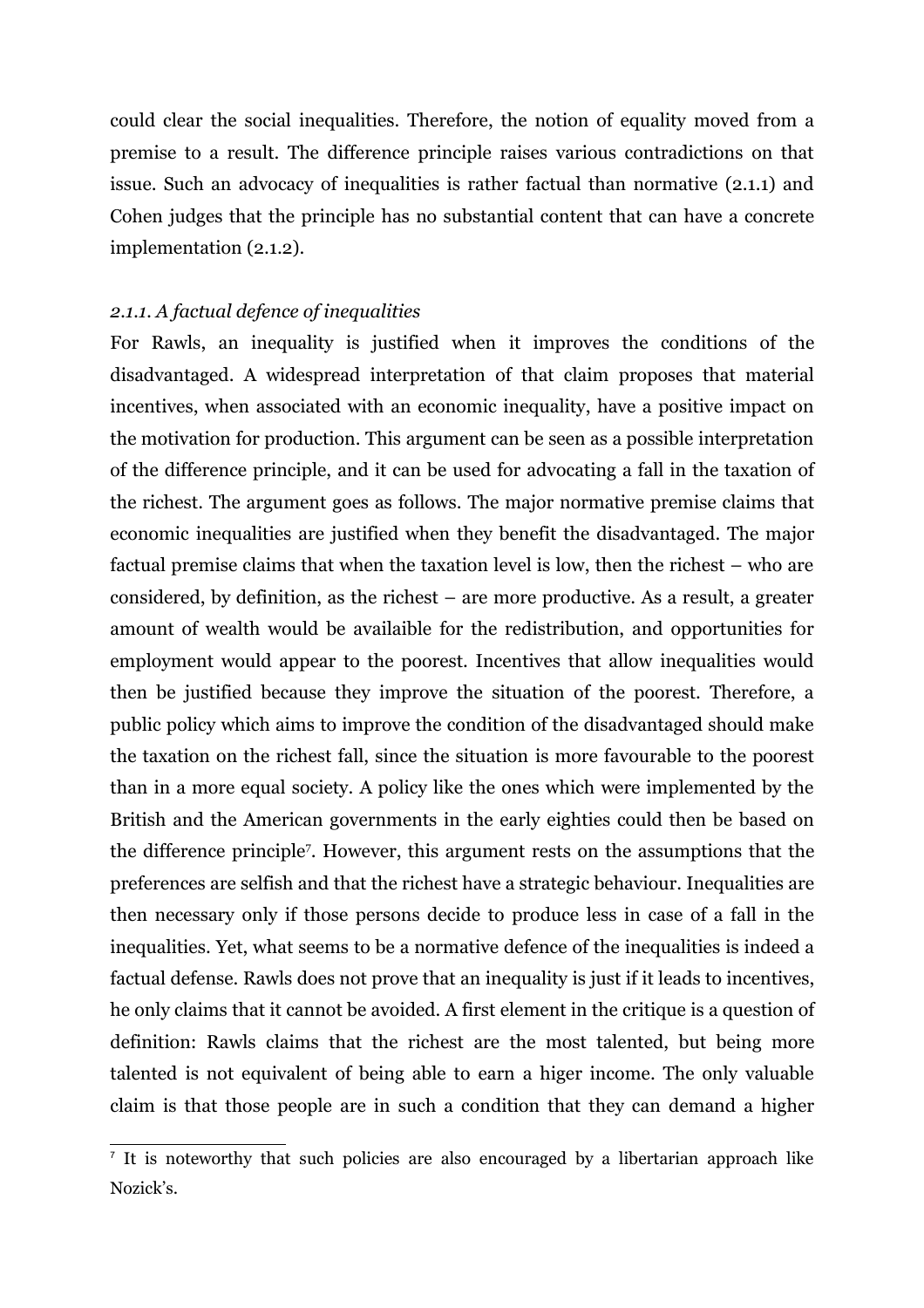wage, and that they can modulate their productivity around such an income. Yet, it can be allowed that their position results from random circumstances, which contradicts the Rawlsian assumption that all have the same opportunities. *"The incentives argument for inequality represents a distorted application of the difference principle"* [Cohen, 1999, p. 126].

#### *2.1.2. A useless principle*

One of Cohen's critiques to Rawls rests upon the assumption that in a society which is entirely<sup>[8](#page-10-0)</sup> based on the difference principle, and then characterized by brotherhood and dignity, the most talented will not need the incentives, and the expected outcome will not occur. The incentives argument is not necessary for the difference principle if the persons accept that principle and then, incentives that aim to justify it must be based out of the community. The difference principle amounts to the claim that any inequality is justified if it benefits the disadvantaged. Yet it is barely possible to demonstrate that clearing an inequality does not benefit the disadvantaged, this is why it is difficult to justify an inequality in the name of that principle. Then, whether an inequality can benefit the disadvantaged depends on the constraints that are related to the incumbent inequal structures. Therefore, inequalities can be seen as attractive for the disadvantaged only if the incumbent structures are unequal. The difference principle is based on an implicit solidarity between the various categories of the population, and its implementation requires some degree of homogeneity and of social cohesion. In order to preserve justice, Rawls advocates *"an institutional division of labour"* [2001: 54] between individuals and associations, within which everyone is free to act as he wishes. Besides, it is assumed that the persons will not have more advantages except if it benefits to disadvantaged. Yet it is not compatible with Rawls's assumption that individuals are maximizers. For Cohen [1995: 179], the claim to have no more advantages unless if the disadvantaged benefit from them is ambiguous.

### *2.2. Difference principle and indivdual behaviour*

The fact that the individual is missing in the Rawlsian basic structure, as it appears in Cohen's critique, does not mean that it is missing in the whole model. Under Cohen's

<span id="page-10-0"></span><sup>&</sup>lt;sup>8</sup> This corresponds to the four elements in the basic structure that were previously introduced.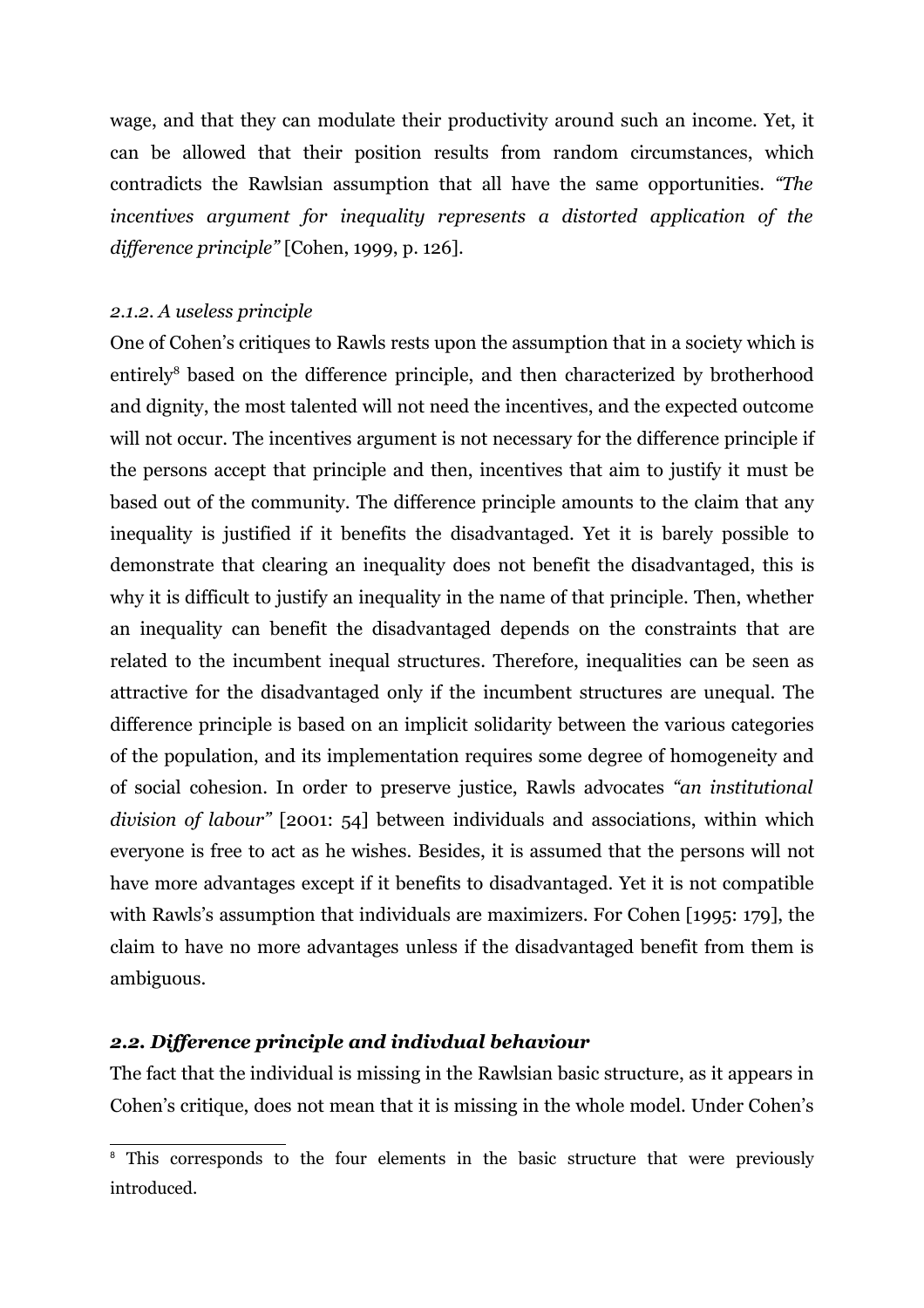interpretation, it might be possible to establish connections between a defence of the difference principle and the integration of the individual in the analysis. Notwithstanding what is implicit in the analysis, solidarity is not assumed by the difference principle (2.2.1), and the interpretation of this principle is based on the place which is given to the individuals; for Cohen, it requires a culture of justice  $(2.2.2).$ 

### *2.2.1. The lack of a connexion between the difference principle and solidarity*

Contrary to what it seems to assume implicitly, the difference principle is not necessarily compatible with solidarity. Then a critique is directed on the factual premise of the argument, which leads to the conclusion that the richest would be more productive if they pay less tax. Such a claim has no justification, and it is necessary to prove the conditions why the richest, even under the assumption that they are the most talented, would be more productive if they pay less tax. What the persons do depends on the reasons why they are doing it. They improve either their capacity to work, or their willing to work. Under the first assumption, this means that the richest must have a higher consumption in order to be more productive, which is not likely. Actually what is modified is their cost-benefit alternative. Under the second assumption, a lowering of the taxation for the richest would lead to lessen their reluctance to work. Yet, individual welfare is not only a material issue, and it is not the only thing which is rational to be interested in. Thus, if a monetary inequality disappears, it could be the case that individuals tend to replace it with another inequality. There can be a whole set of non monetary motivations, like status inequalities [Roemer, 1982]. However, the incentives argument, even if it might be presented as a cooperative behaviour for the richest, is firstly the proof of a lack of solidarity towards the fellow members of a community, and this leads to deny the brotherhood assumption which is presented by Rawls. If the members of a society would accept the difference principle, no incentive would be necessary.

### *2.2.2. Difference principle and culture of justice*

Rawls implies that, in a just society, people are endowed with a sense of justice, which corresponds to the fact that they are free and equal. However, nothing guarantees such a behaviour, since individuals are assumed to be only motivated by their own interest. Besides, beyond such a contradiction, such a sense of justice appears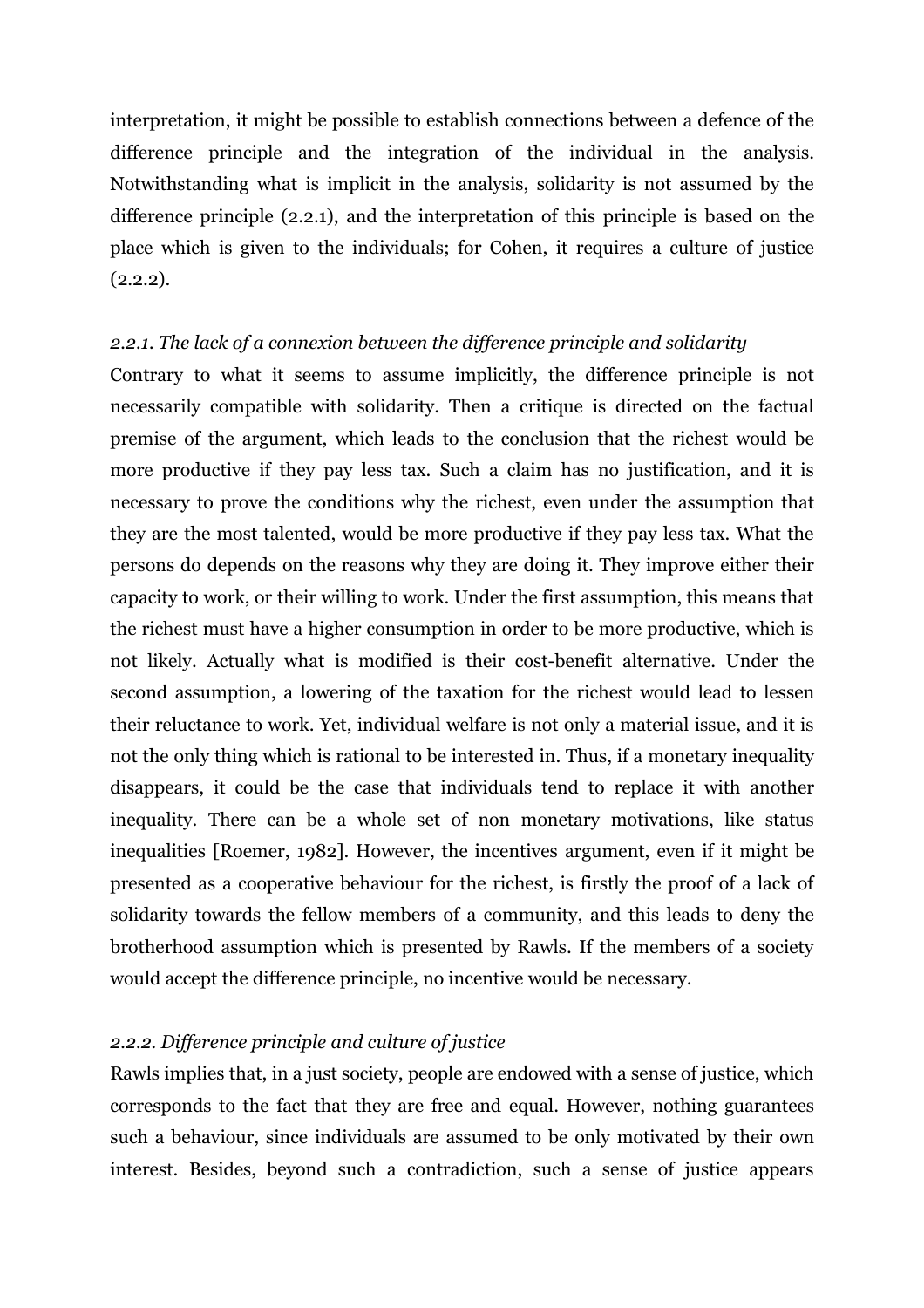explicitly in Cohen's redefinition, whereas it is only implicit in Rawls. Rawls and Cohen both care about the existence of a culture of justice, even if not on the same explanatory level and, as a result, they agree that the value that must be privileged in political philosophy is solidarity rather than equality.

According to the function which is given to the individual will, the difference principle may be allowed various interpretations. On the one hand, in a straightforward one, which is Rawls's, inequalities are only necessary when they are independent from individual intentions. On the other hand, a broader interpretation, like Cohen's, includes the demands that are related to such behaviours. The claim that the inequalities cannot improve the condition of the poorest unless we assume a maximizing behaviour from the richest, stems from a broader interpretation of the difference principle. A straightforward interpretation rests upon the implicit assumption that the persons are attached to a conception of justice which is based on the difference principle, since everyone accepts such principles of justice and knows that everyone else accepts them too [Rawls, 1980: 521]. Such a conception shall then have an influence on people's motivation. The mutual support between persons is then necessary for the difference principle.

For Cohen [1992 : 314], *"justice is itself a compromise or balance between selfinterest and the claims of equality"*. This is how the difference principle requires a culture of justice, an ethos. Cohen *"believe*[s] *that a just society is normally impossible without one"* [1992: 315]. The conjunction of the defence of individual interests with the currency of the social justice would then be fortuitous. An egalitarian ethos would result in that the request to have a conscious concern to the disadvantaged is useless, since it amounts to internalize that concern. This allows to replace the posture of mutual indifference as it is assumed in the original position. On the one hand, nobody knows which behaviour the individuals will choose within their interactions. On the other hand, that mutual indifference is not compatible with the brotherhood values that are advocated by Rawls. Therefore, the broad interpretation which is presented by Cohen is more cautious than Rawls's, but it is not fundamentally based on social justice, and it requires just individual behaviours. Then, Rawls must give up either the incentives for the richest to exert their talent, or the brotherhood ideals. Cohen *"think*[s] *the ideals are worth keeping »* [1992: 322].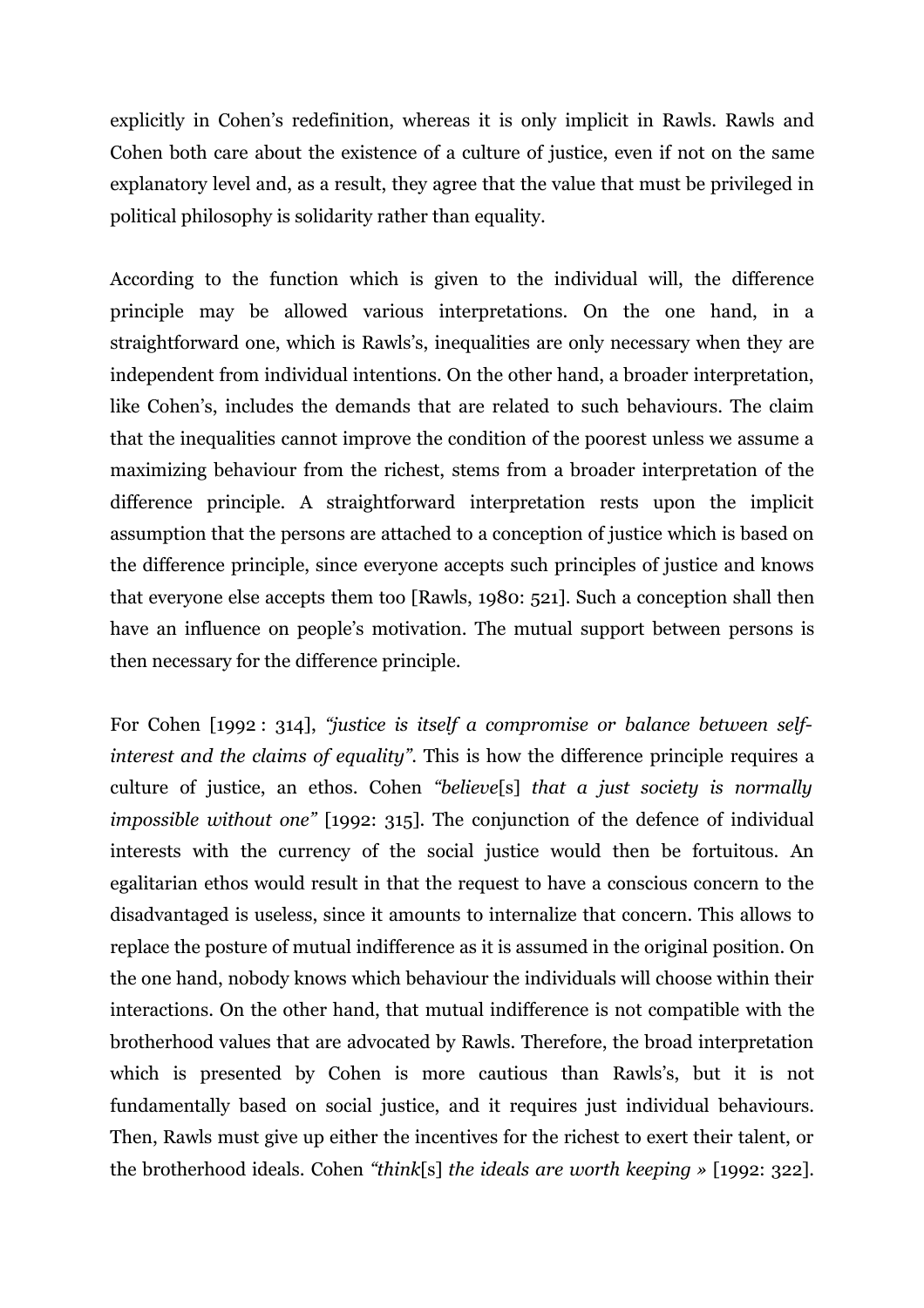Their absence in the Rawlsian theoretical background leads Cohen to give it up for taking an individual interpretation rather than a social one, and he resorts then to religious texts.

# **3. From a social revolution to a moral revolution**

*Both for the production on a mass scale of this communist consciousness, and for the success of the cause itself, the alteration of men on a mass scale is, necessary, an alteration which can only take place in a practical movement, a revolution; this revolution is necessary.* [Marx, 1968]

Such is the materialist foundation of the Marxian approach, and Cohen then proposes the opposite claim. It is the last step of his intellectual path. After giving up Marx's theory of history, and the possibility to defend a Marxian approach on selfownership, he came closer to Rawls's approach, before rejecting it in favour of an acceptance of the social Christian thought. For Cohen, Rawlsian philosophical tools cannot be used for defending socialism (3.1), and this critique, instead of taking him back to scientific socialism, turns him to Christian metaphysics (3.2).

# *3.1.The impossibility of a Rawlsien advocacy of socialism*

Still, the conditions for implementing in a Rawlsian way the principles and institutions that were favoured by Marx and Engels are very restrictive. In the plausible assumption that it is impossible for "free and equal citizens" to rationally choose socialism, the only possibility to achieve socialism from the original position is that this position is based on the dictatorship of the proletariat. As a matter of fact, under a context of class antagonism and of rule of the bourgeoisie, the latter is allowed to display its interests as the interests of the whole humanity. It is the reason why a Rawlsian procedure can only implement the principles of socialism as institutions after a revolution replaced the bourgeois society with a proletarian rule. For Marx and Engels, any abstract concept must be analyzed under the light of class struggle, and it is nothing else than a bourgeois concept abstractly presented as universal.

*The categories of bourgeois economy... are forms of thought expressing with social validity the conditions and relations of a definite, historically determined mode of production, viz., the production of commodities. The whole mystery of commodities, all the magic and necromancy that surrounds the products of labour as long as they take the form of commodities, vanishes therefore, so soon as we come to other forms of production.* [Marx, 1887]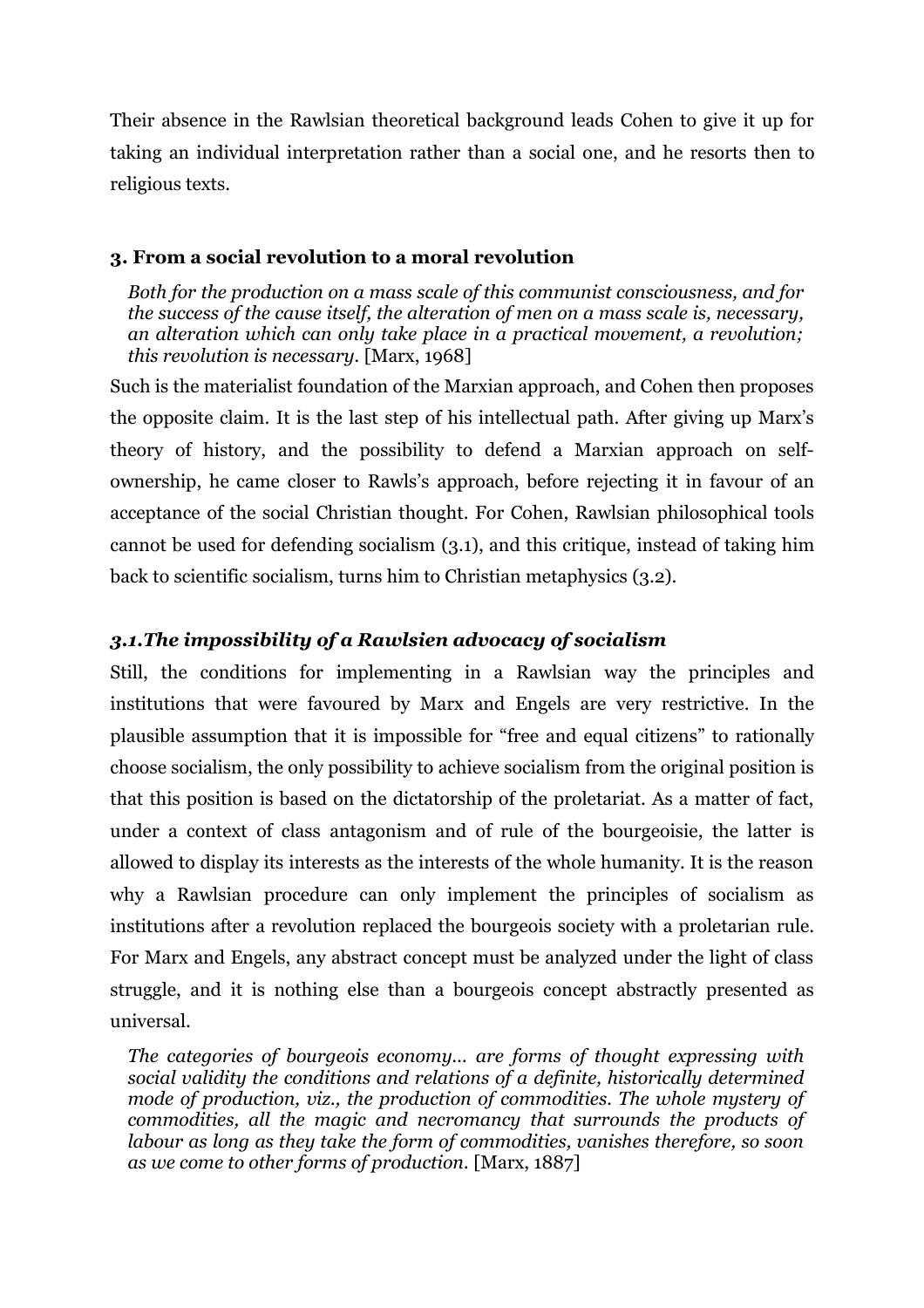Reason in a bourgeois society corresponds to ideal rule of the bourgeoisie, to the eternal right to the bourgeois justice, equality is the equality of the bourgeoisie in front of the law, ownership is held by the bourgeoisie, the social contract corresponds to the bourgeois democratic republic... Here Cohen, together with Rawls, replaces class struggle with a theory of moral acceptability, so that socialism and communism could only be implemented if any individual rationally identifies the proletariat as the bearer of the future of humanity, so that no Rawlsian device can support the possibility to go towards socialism. Finally, rather than a social approach in terms of class struggle, Cohen advocates an individualist egalitarianism.

# *3.2. Towards a Christian interpretation of the possibility of social transformation*

*So this is my aim: to explore the theme of egalitarian justice and history, and of justice in state-imposed structure and in personal choice, in a fashion that brings together topics in Marxism, issues in recent political philosophy, and standing preoccupations in Judeo-Christian thought.* [Cohen, 1999, p. 4]

As far as his approach on the Rawlsian philosophy is concerned, together with the critique that Cohen intends to it, he is led to wonder about convictions, namely the visible contradictions between the convictions and the personal situation. He seems to be puzzled by the development of a social ethos and of a culture of justice such that it might be the case that a rich individual has egalitarian convictions<sup>[9](#page-14-0)</sup>. It is the reason why his latest book is entitled *If You're an Egalitarian, How Come You're So Rich?*. Cohen's aim is not the collective ownership of the means of production anymore, but equality, and he intends to display the means for achieving it. After leaving Marx, first in refuting historical materialism, and then definitely in refuting the posibility for self-ownership to defend him, after leaving Rawls for being excessively holist, Cohen got obliged, for not being presented as a defender of the current rule and then a conservative, to shift his approach towards metaphysical explanations.

In a sense, it can be claimed that Cohen's posture is a Rawlsian one, insofar as its formal presentation is similar to Rawls's, that is compatible with the market economy. However, it is different in terms of substantial content, since Cohen pretends to advocate some kind of socialism. By the way, his approach is not

<span id="page-14-0"></span><sup>9</sup> It is noteworthy that such an approach relates to a non scientific interpretation of the capitalist social structure, for which class position is equated with wealth.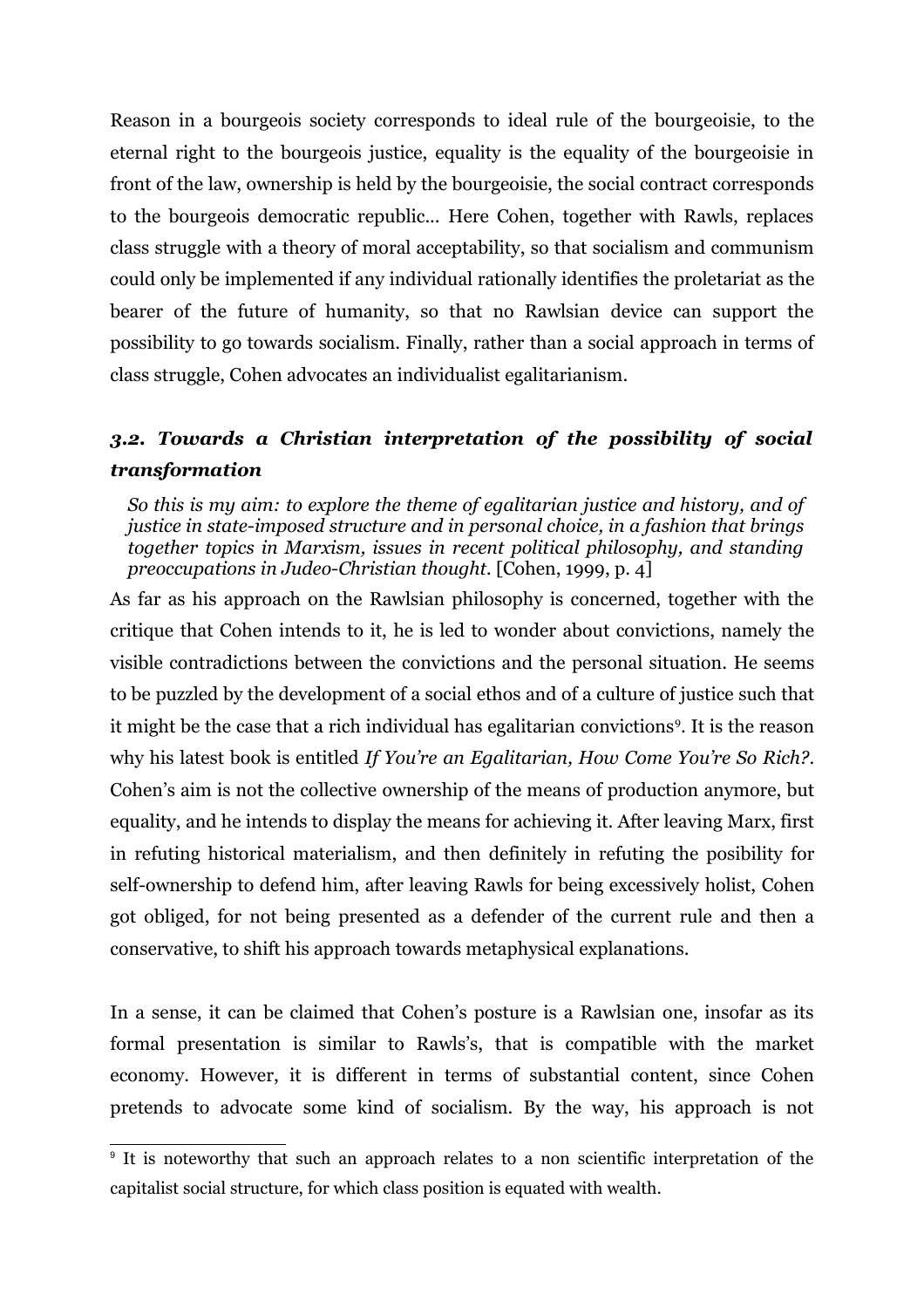incompatible with an interpretation in terms of market socialism. Yet, the way socialism is implemented here is neither to grasp the power through a social and political revolution, like in Marx's, nor to adjust the coercive legal structure through universal suffrage as it could be in Rawls's. It would rather be a moral revolution for each individual, since the implementation of any moral principle should be submitted to an approval by all, should have been built within an original position, and should be daily enforced. For Marx, normative principles are powerless to achieve social transformation: if it is based on the reason of rational and disembodied individuals who are able to select within a set of ideal societies, it has very few possibilities to succeed against the coercive and ideological weapons of capitalism. Cohen admits explicitly that he moved closer to the Christian social thought:

*This nostrum says that,* for inequality to be overcome, there needs to be a revolution in feeling or motivation, as opposed to (just) in economic structure. *I do not know think thatjust plain* true*, but I think there is* more *truth in it than I was prepared to recognize.* [1999, p. 120]

His aim shifted then from a collective revolution based on the proletarian dictatorship to an individual revolution based on religious principles. Primacy in the historical explanation is neither given to the productive forces, as it was the case in *Karl Marx's Theory of History: A Defence*, nor to the relations of production or to the class struggle, but to the individual behaviours of the agents. Yet nothing proves that an individual revolution is more rational or easier to achieve than a collective revolution, and the proofs given by Cohen to demonstrate that both the collective revolutionary potential of the working class disappeared and dialectical materialism failed, are not really satisfactory. Rather than a critique to Rawls, Cohen's approach is a critique to Marx, in defence of the Christian social theory.

*I would indeed have been shocked to foresee, when I was, say, in my twenties, that I was to come to the point where I am now. For the three forms of egalitarian doctrine* [Rawlsian, Marxian, Christian] *that I have distinguished can in one dimension be so ordered that my present view falls at the opposite end to the Marxist view with which I began.* [Cohen, 1999 : 3]*[10](#page-15-0)*

### **CONCLUSION**

<span id="page-15-0"></span><sup>10</sup> We can synthetize such a move with the dual observation that the foreword of his first book, *Karl Marx's Theory of History: A Defence* is Marx's Preface of *Contribution to the Critique of Political Economy*, and that the last sentence of his last book, *If You're an Egalitarian, How Come You're So Rich?* [1999, p. 181], is taken from Gospel of Mark (chapter 8, verse 36) : *"For what shall it profit a man, if he shall gain the whole world, and lose his own soul"*.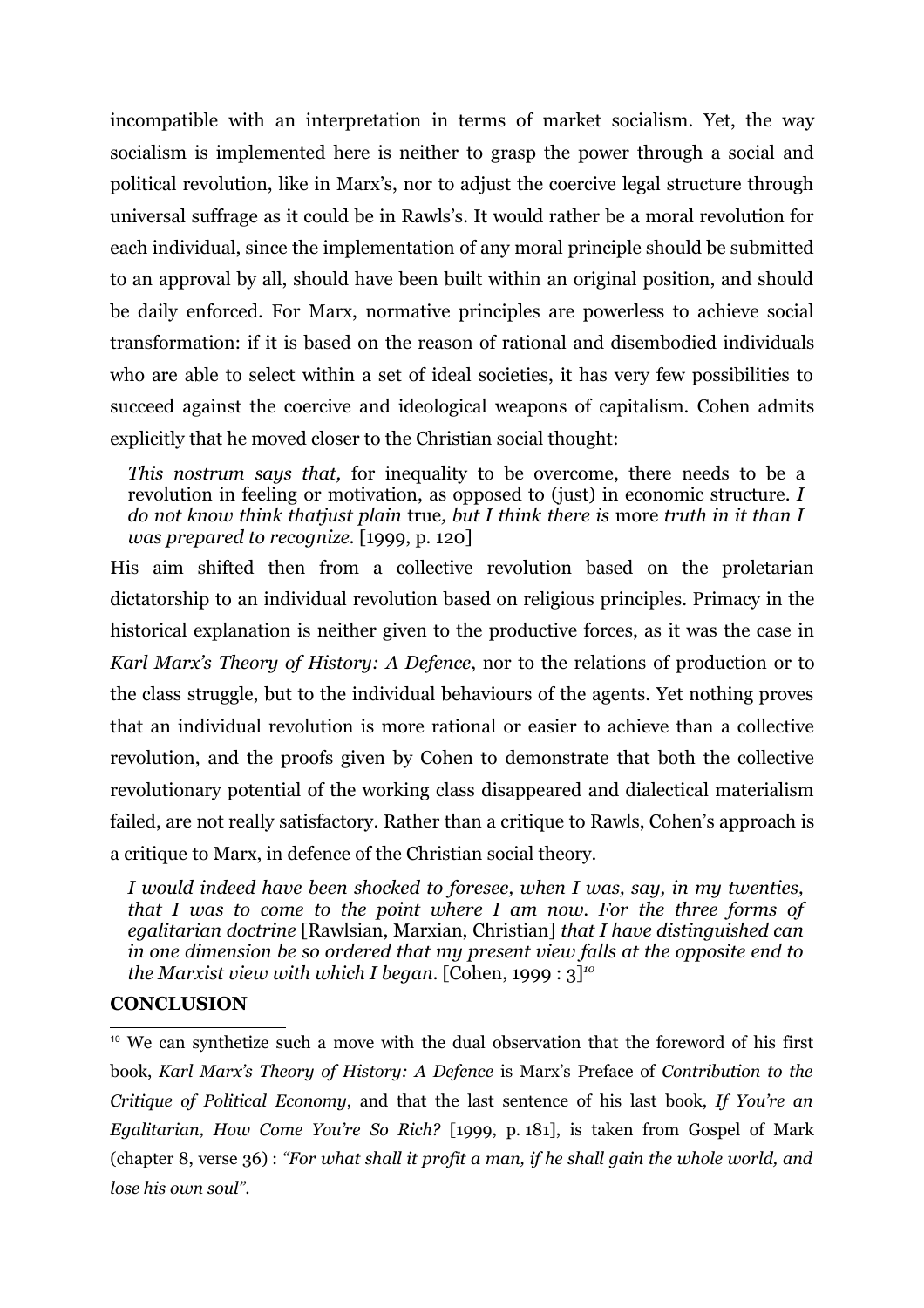After refuting historical materialism, Cohen entered the debate in normative political philosophy around the works of John Rawls. He gave up Marx's protection to get a Kantian one, besides Dworkin, Scalon, Sen... He then started to discuss the theory of justice and made an internal critique of Rawls's His point has been to clarify the foundations of the Rawlsian theory, to discuss first the delimitation of the basic structure in integrating the individual behaviours and the incentive argument within the difference principle. He concluded that Rawls's theory is not able to advocate socialism, that such a defence must be made on an individual basis and, for that reason he turned to the Gospels and the Christian social thought. He finished this way his intellectual path and, instead of turning Marxism into mainstream economics, he abandoned Marxism for mainstream social thought.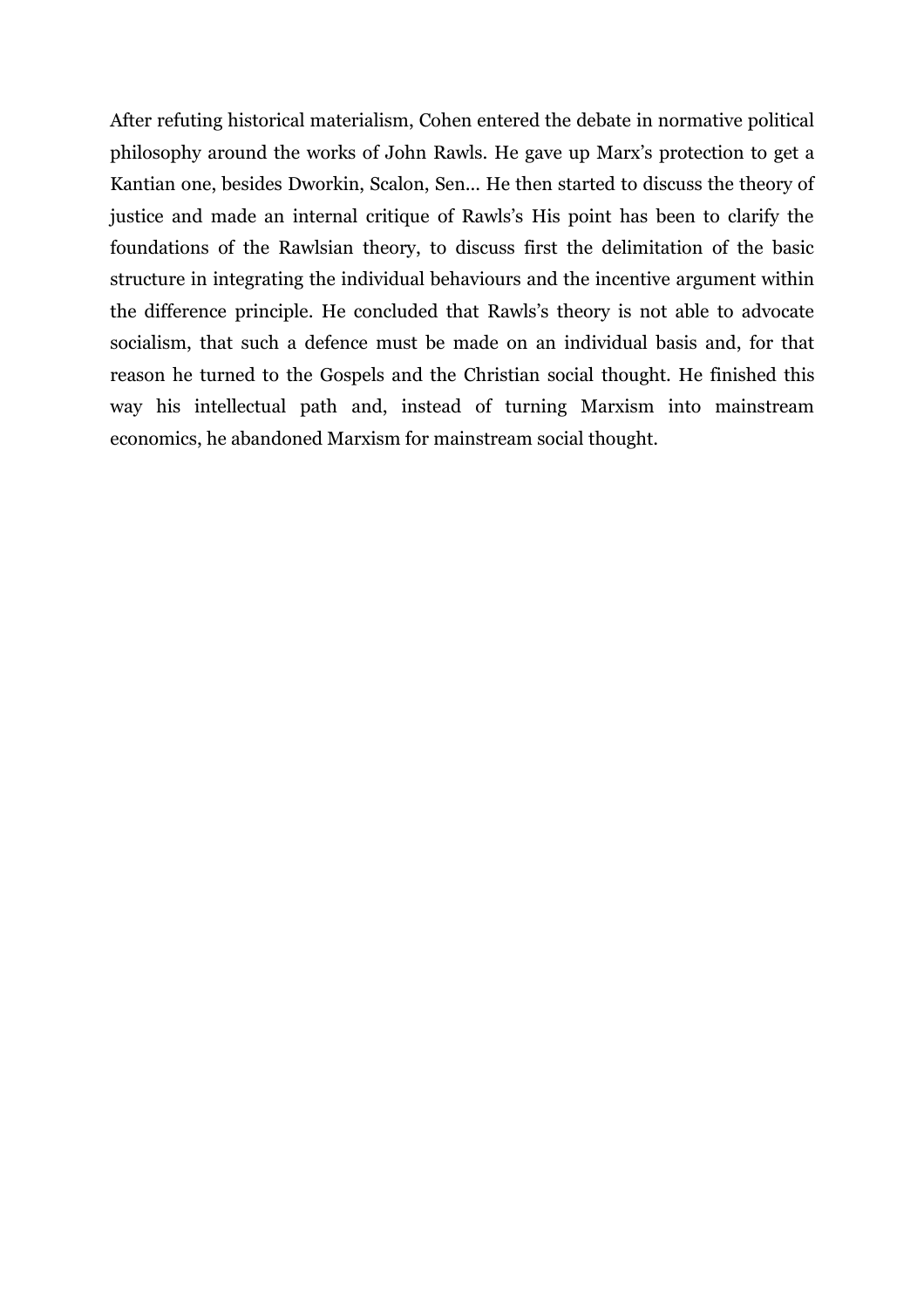Bibliography

COHEN Gerald A. (1982), "Functional Explanation, Consequence Explanation and Marxism", *Inquiry*, 25.1: 27-56.

COHEN Gerald A. (1988-1989), "On the Currency of Egalitarian Justice", *Ethics*, 99.1-2: 906-944.

COHEN Gerald A. (1989), "Are Freedom and Equality Compatible?" in Jon Elster, Karl O. Moene, *Alternatives to Capitalism*, Cambridge University Press, Cambridge: 113-126.

COHEN Gerald A. (1990), "Equality of What? On Welfare, Goods and Capabilities", *Recherches économiques de Louvain*, 56.3-4 : 357-382.

COHEN Gerald A. (1992), "Incentives, Inequality and Community" in Grethe B. Peterson, *Tanner Lectures on Human Values*, 13, University of Utah Press, Salt Lake City: 261-329.

COHEN Gerald A. (1994), "Amartya Sen's Unequal World", *New Left Review*, 203: 117-129.

COHEN Gerald A. (1995a), *Self-Ownership, Freedom and Equality*, Cambridge University Press, Cambridge.

COHEN Gerald A. (1995b), "The Pareto Argument for Inequality", *Social Philosophy and Policy*, 12.1: 160-185.

COHEN Gerald A. (1995c), "The Limits of Contractual Equality: A Reply to Jacques Bidet", *Ratio Juris*, 8.1: 85-90.

COHEN Gerald A. (1997), "Where the action is: on the site of redistributive justice", *Philosophy and Public Affairs*, 26.1: 3-30.

COHEN Gerald A. (1999), *If You're an Egalitarian, How Come You're So Rich?*, Harvard University Press, Cambridge.

COHEN Gerald A. (2000 [1978]), *Karl Marx's Theory of History: A Defence*, Expanded Edition, Princeton University Press, Princeton.

ELSTER Jon (1982), "Marxism, Functionalism and Game Theory: The Case for Methodological Individualism", *Theory and Society*, 11.3: 453-482.

ENGELS Friedrich (1970 [1880]), "Socialism: Utopian and Scientific" in Karl Marx, Friedrich Engels *Selected Works*, volume 3, Progress Publishers, Moscow: 95-151.

HÖFFE Otfried (1988), "Dans quelle mesure la théorie de John Rawls est-elle kantienne ?" in Catherine Audard, Jean-Pierre Dupuy, René Sève, *Individualisme et justice sociale. À propos de John Rawls*, Seuil, Paris: 54-72.

HORKHEIMER Max (1973 [1937]), "Traditional and Critical Theory" in *Critical Essays*, Seabury, New York: 188-243.

KANT Immanuel (1996 [1797]), *Metaphysics of Morals*, Cambridge University Press, Cambridge.

MARX Karl (1968 [1945]), *The German Ideology. Critique of Modern German Philosophy According to Its Representatives Feuerbach, B. Bauer and Stirner, and of German Socialism According to Its Various Prophets*, Progress Publishers, Moscow.